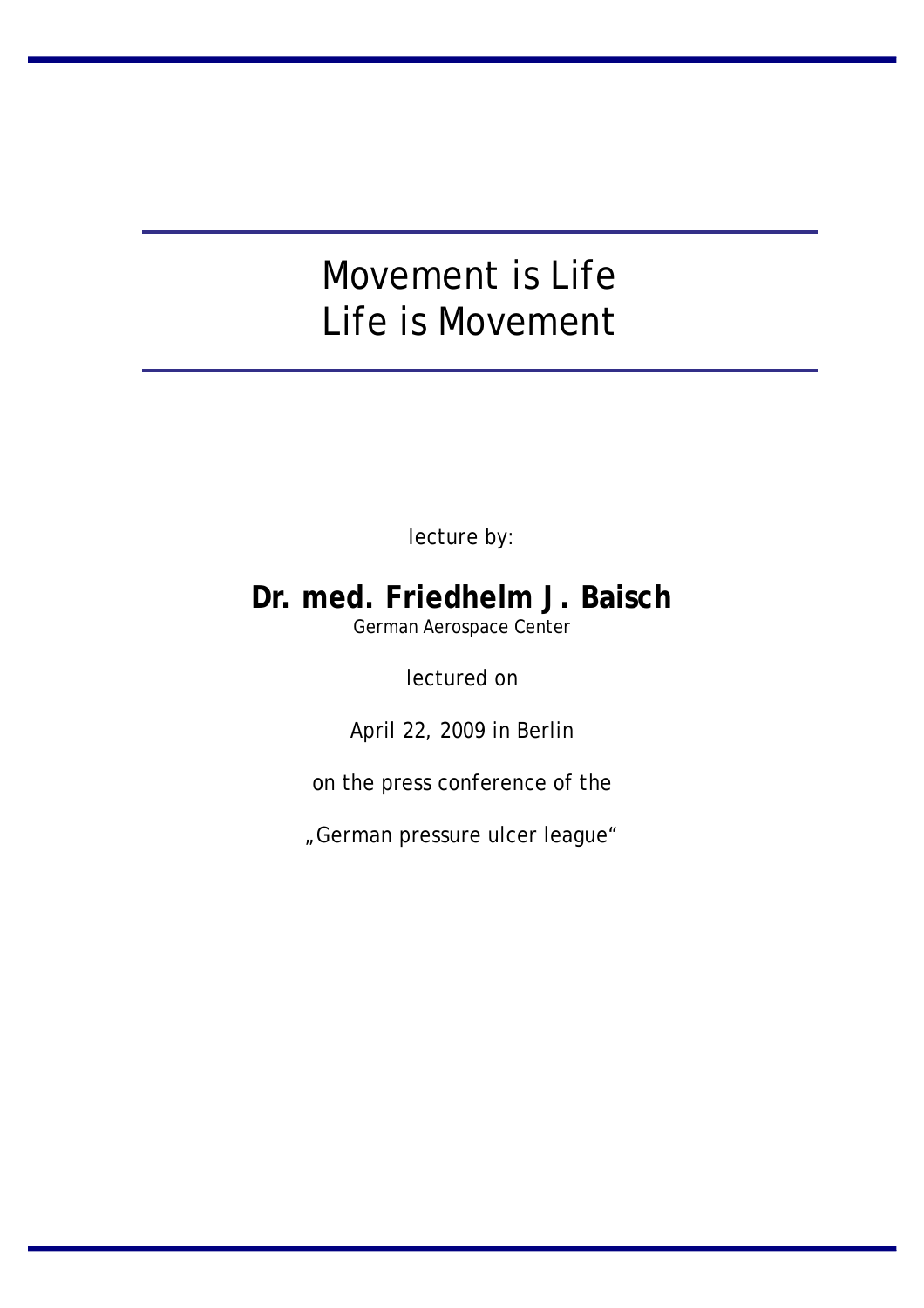### **Physiological Facts and Hints on the Subject Pressure Sore Lack of Movement Being the Cause of Pressure Ulcers – Decubitus**

Dr. Friedhelm J. Baisch DLR e.V. – German Aerospace Center Inst. of Aerospace Medicine Linder Hoehe 51147 Cologne Voice: 02203 / 601-3061 E-mail: [friedhelm.baisch@dlr.de](mailto:friedhelm.baisch@dlr.de)

### **Abstract**

A decubitus ulcer develops out of a supply shortfall, a trophic disorder. A cellular layer, e.g. under the skin, is no more sufficiently supplied with blood and nutrients e. g. oxygen, if compression and shearing has disrupted the blood flow. The weight compresses the capillaries in the cell layer. If the perfusion is stopped for too long, a deficit of oxygen arises. The cells suffocate, break down, and poison their environment. The damage gets out of hand.

Any devices being applied to cure and prevent decubitus ulcers today, do now try to reduce the pressure that is being created by the weight: at the principle of soft bedding by enlarging the surface, at the principle of alternating pressure by intermittent free positioning.

The force generated by the weight certainly is the cause. However, we are familiar with this weight for millions of years and have learned to deal with it.

Weight shifting movements at regular intervals are performed always when standing, sitting, and lying to prevent supply shortfalls in the stressed tissue; and we, being healthy, do these movements, absolutely unwittingly, even when sleeping.

When this activity stops, due to sensor failures in the skin, a diabetic neuropathy, pain rigour etc., and the time- and target-oriented shifting of weight ceases, a cellular breakup is to come.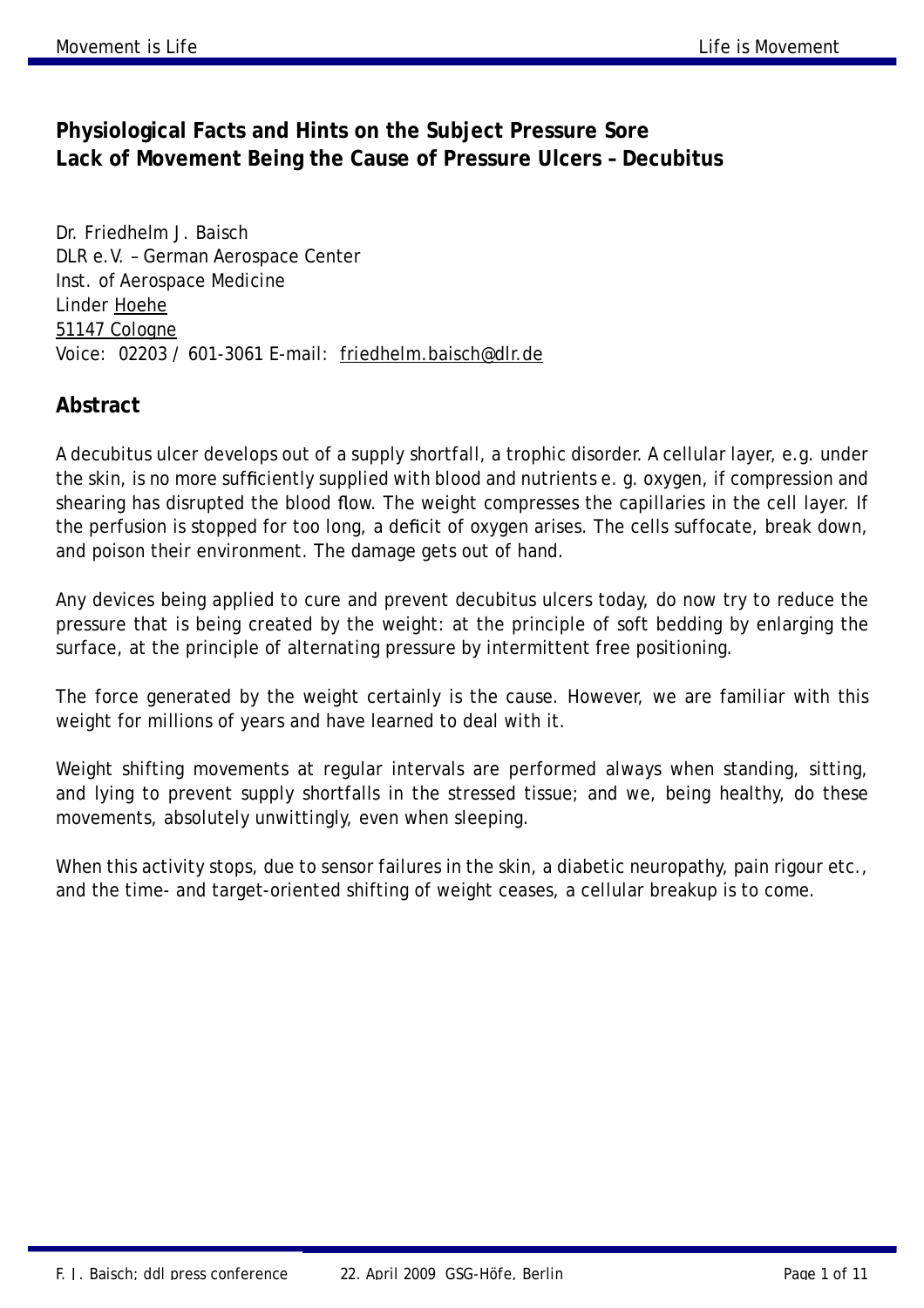### **Overview:**

- Cardiovascular system
- Blood flow in the capillaries
- Compression and shearing in the tissue
- Social aspects



### **Cardiovascular system**

We do not have sufficient volume of blood to perfuse all our organs simultaneously. Therefore those organ systems not in use are only minimally perfused.

In preparation of activities e.g. body movements the central nervous system does increase the sympathetic tone (Central Command) within the autonomic nervous system.

This increase constricts the resistance vessels,

speeds up the heart, thus raising the blood flow (Cardiac Output) in advance.

The sympathetic tone is all about the same for all resistance vessels. This increase of the tone increases the blood pressure, too, even before starting an activity.

Local messengers are breaking the constriction of the resistance vessels exactly at those locations that needs energy, thus directing the blood flow to tissues with an actual need. Nitrate monoxide (NO) is such a messenger. It is very fugacious and works very locally only.

Shearing the vessels' inner wall e.g. by muscular contraction stimulates the production of NO. Under NO the resistance vessels relax at just those blood-supplying vessels requiring energy in the cell layer.

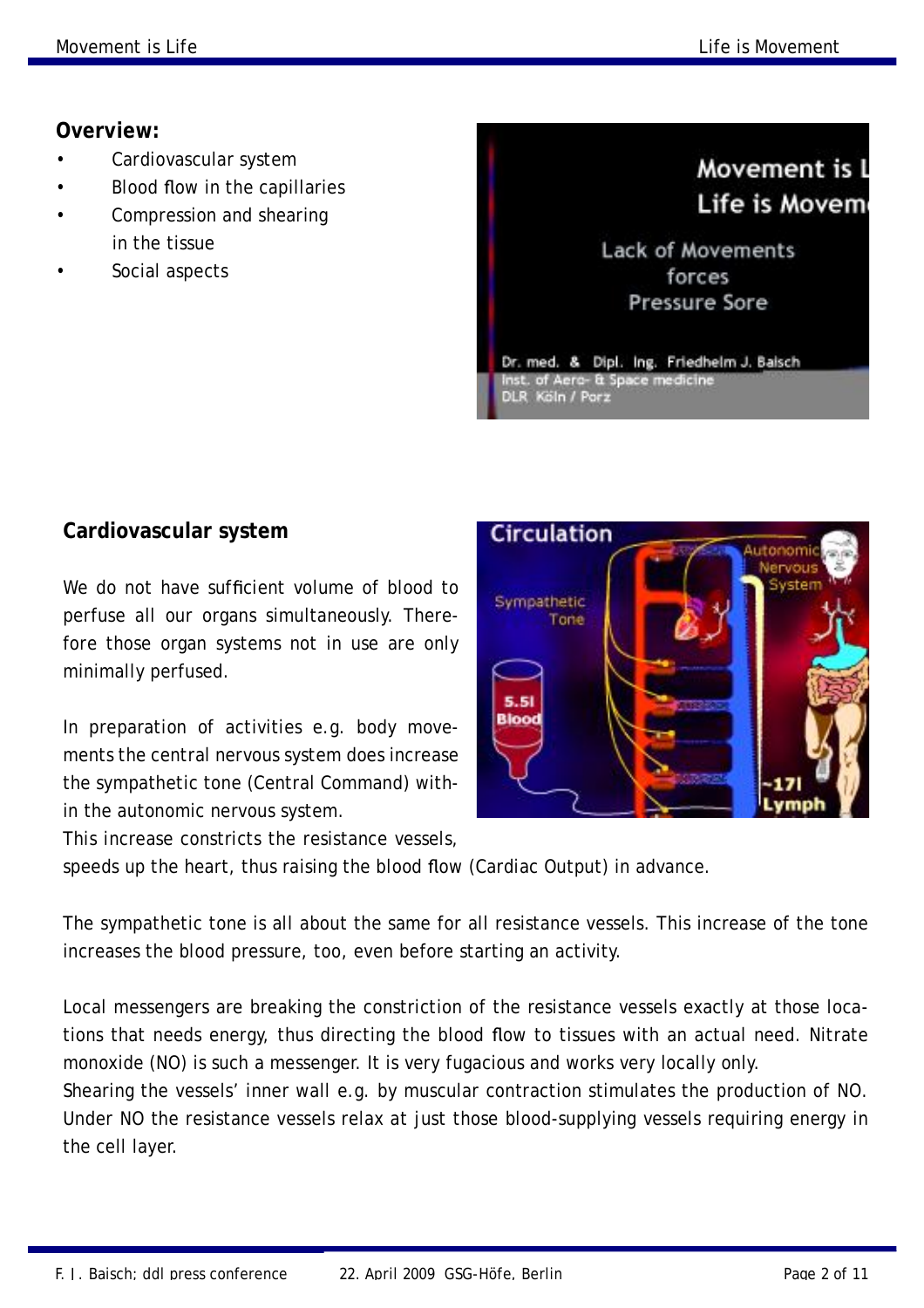### **Reference to weightlessness**

In weightlessness the factor gravity (G) comes close to zero  $(\mu G)$ , and thus weight disappears ( $F_{Weight}$ ). Hence it follows that no contact pressure (p) can develop.

This means that in weightlessness pressure ulcers cannot develop.

| In Weightlessness     |          |                                                                      |
|-----------------------|----------|----------------------------------------------------------------------|
| · no Ups.             | no Downs |                                                                      |
| · no Weight           |          | $(F_{\text{Weight}} = m \cdot \mu \overline{G} \approx 0 \text{ N})$ |
| - no Contact Pressure |          | $(p = \overline{F}/\overline{A})$                                    |
| <b>Pressure Sore</b>  |          |                                                                      |

### **Skin**

The skin is 1.5 to 4 mm thick and covers 2 m². As a whole it weighs approx. 10 kg. The pH value of the skin is 5 to 6, which ensures a certain degree of acid resistance. The basement membrane, reproducing new skin cells constantly, is covered by a protective layer of kertinising squamous epithelium. In this layer there are no blood vessels, which means that a damage inside or underneath the basement membrane does not appear immediately (decubitus grade I).



Source: modified from ©2008 Akademie-ZWM-KAMMERLANDER-WFI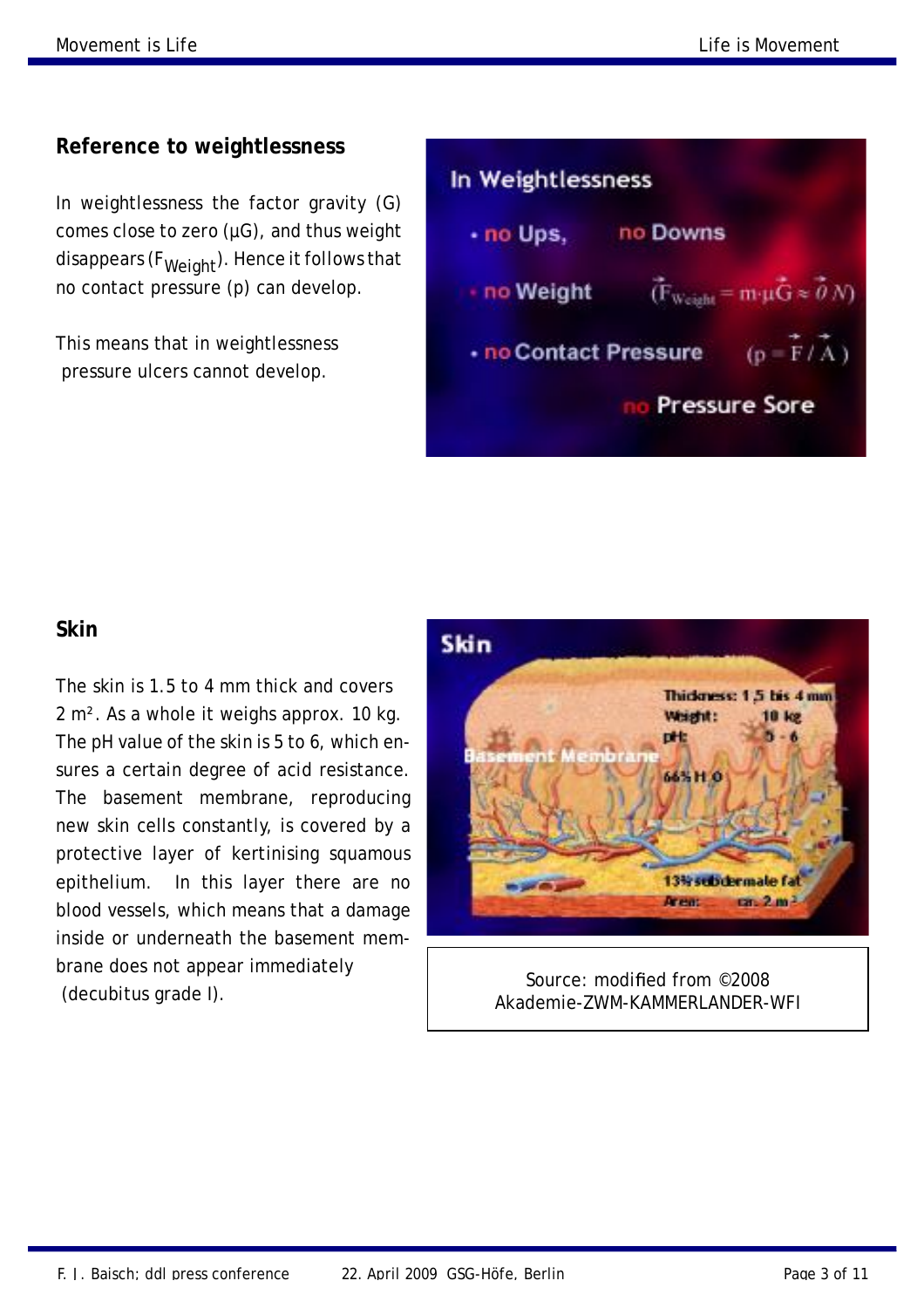### **Dynamics of the regional blood flow**

The dynamic of the blood flow comprises more than two decimal forces (from less than 5 up to more than 500 cm/s), depending on trophic requirements (see fig. below). In comparison:

- •pedestrian 5 km/h •car within city limits 50 km/h •small airplane 500 km/h
	-

### **Measurement of Capillary Flow**





Blood supply is elementary dependent on movements; this applies for the muscles and the red blood cells in the capillaries.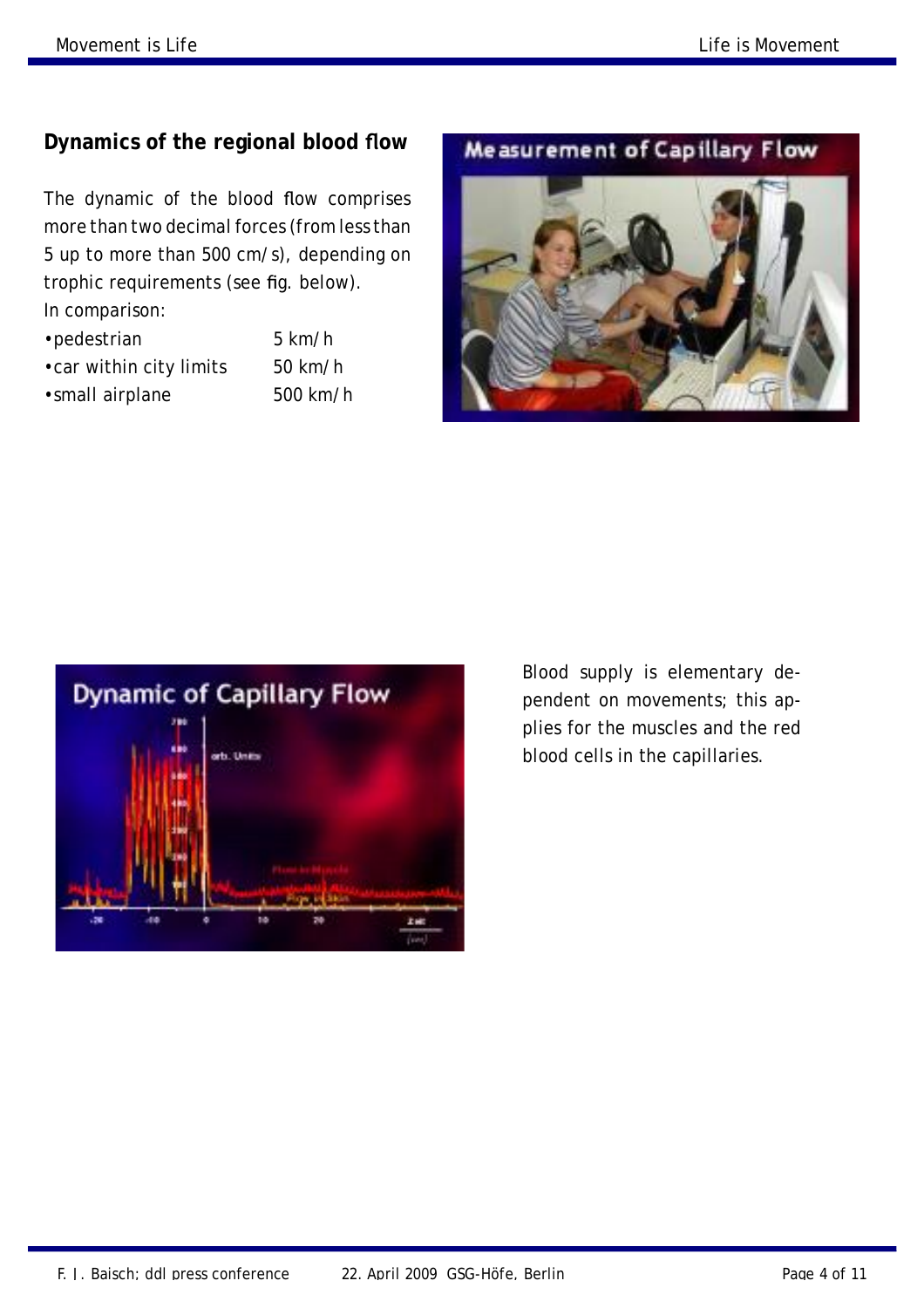### **Capillary blood flow**



The red blood cells are vehicles for oxygen (O2), since the watery solubility of oxygen is not sufficient for the amount of oxygen necessary for the functional integrity of cells.

Also CO2 is being removed via binding mechanisms at the haemoglobin.

If required, local messengers open the inflow and thus supply the active cells (e.g. muscles) with energy, just as required.



If weight compresses tissues, the capillary vessels do however collapse and the blood flow stops. If the perfusion is interrupted for too long, a deficit of oxygen arises. The cells suffocate, break down, and poison their environment. The damage gets out of hand.

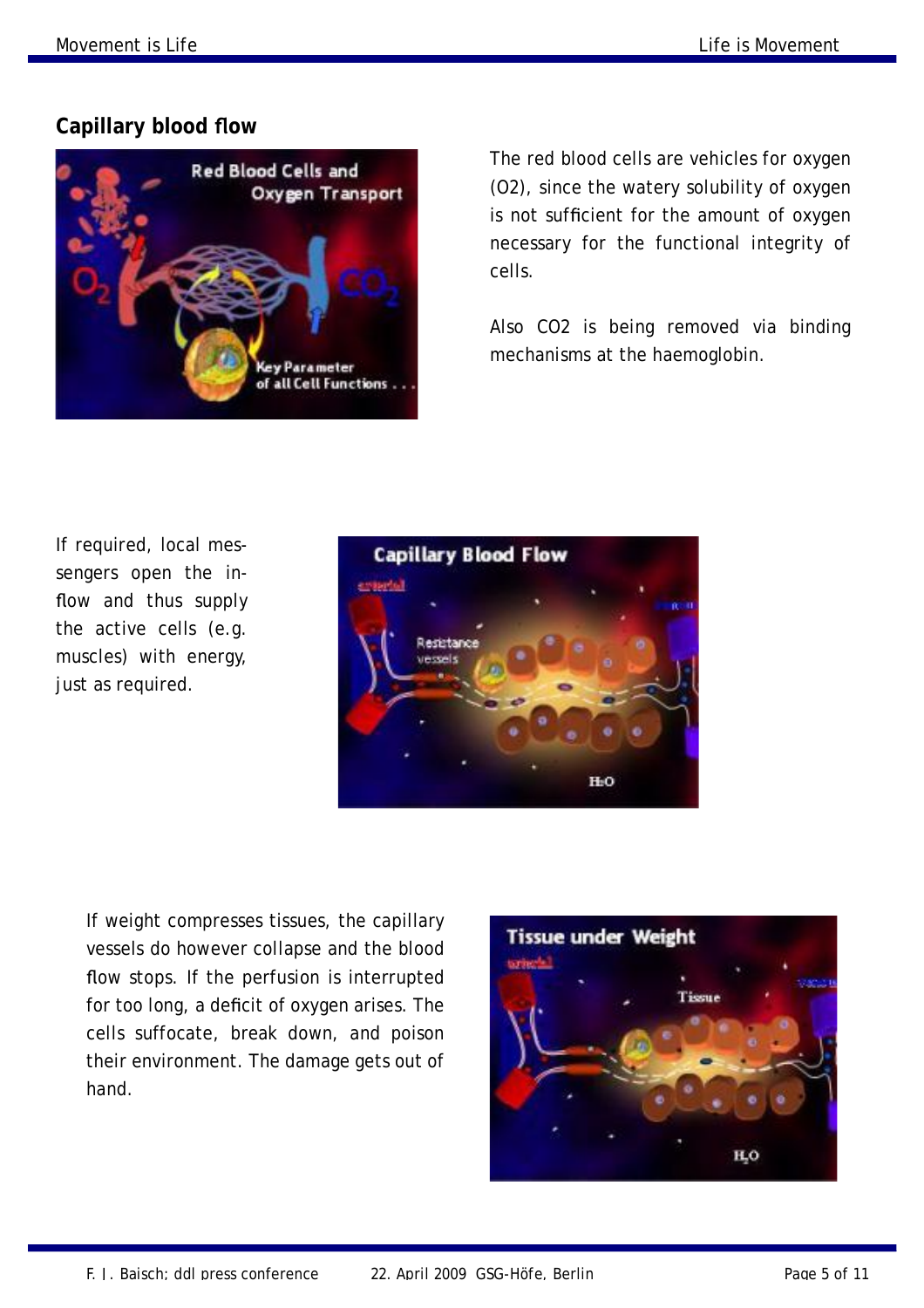blood flow.



Compression and shearing does disrupt the

The Flow behaviour in the capillary bed

can be shown in an experiment.

Decubitus ulcers are to be found at those skin areas where skin touches the surface and where an inner skeletal structure is on the direct opposite of these areas (e.g. back of the head, scapula, sacrum, ischium, and heel). However, a decubitus develops only, if the pressure is continuously persisting over a certain period of time. If this is the case, it results in a cellular breakdown and (cave!) also at the bony counter¬part in the depth (decubitus grade IV).

**Compression & Sheering** 



We applied controlled pressure to the tissue of an area, where pressure ulcers can be found most frequently.

An NMR graph shows the soft part components of the gluteal region and the bony counterparts (ischium) in cross-section.

F. J. Baisch; ddl press conference 22. April 2009 GSG-Höfe, Berlin Page 6 of 11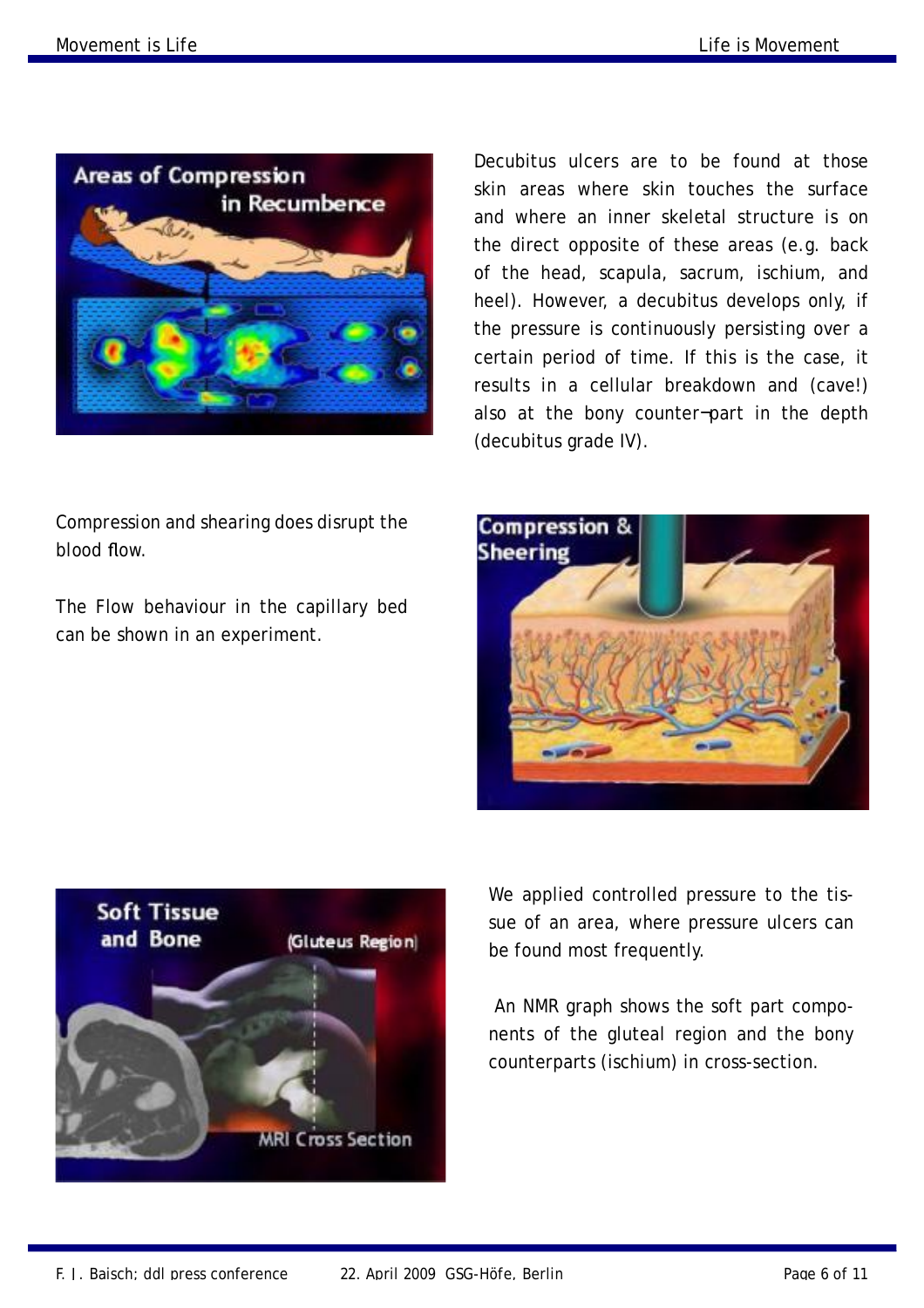

### **Tissue pressure and capillary flow**

Using an indenter the skin was being compressed gradually towards the ischium, recording indentation and force continuously.

The force [N] (see figure left hand) on the skin grows with increasing deformation resp. indentation depth [mm]. When reducing the pressure it shows that the tissue has reacted plastically, as at an identical indentation depth less force is being measured at the surface of the indenter.

### **Flow rate**

An additional sensor in the indenter measured both the speed and the oxygen saturation of the red blood cells simultaneously.

We compressed the tissue up to a level that the movements of red cells stopped. Oxygen then is still available in a certain amount by trapped red cells.

In this way load periods in tissues are being bridged. However, the tolerance periods are limited.

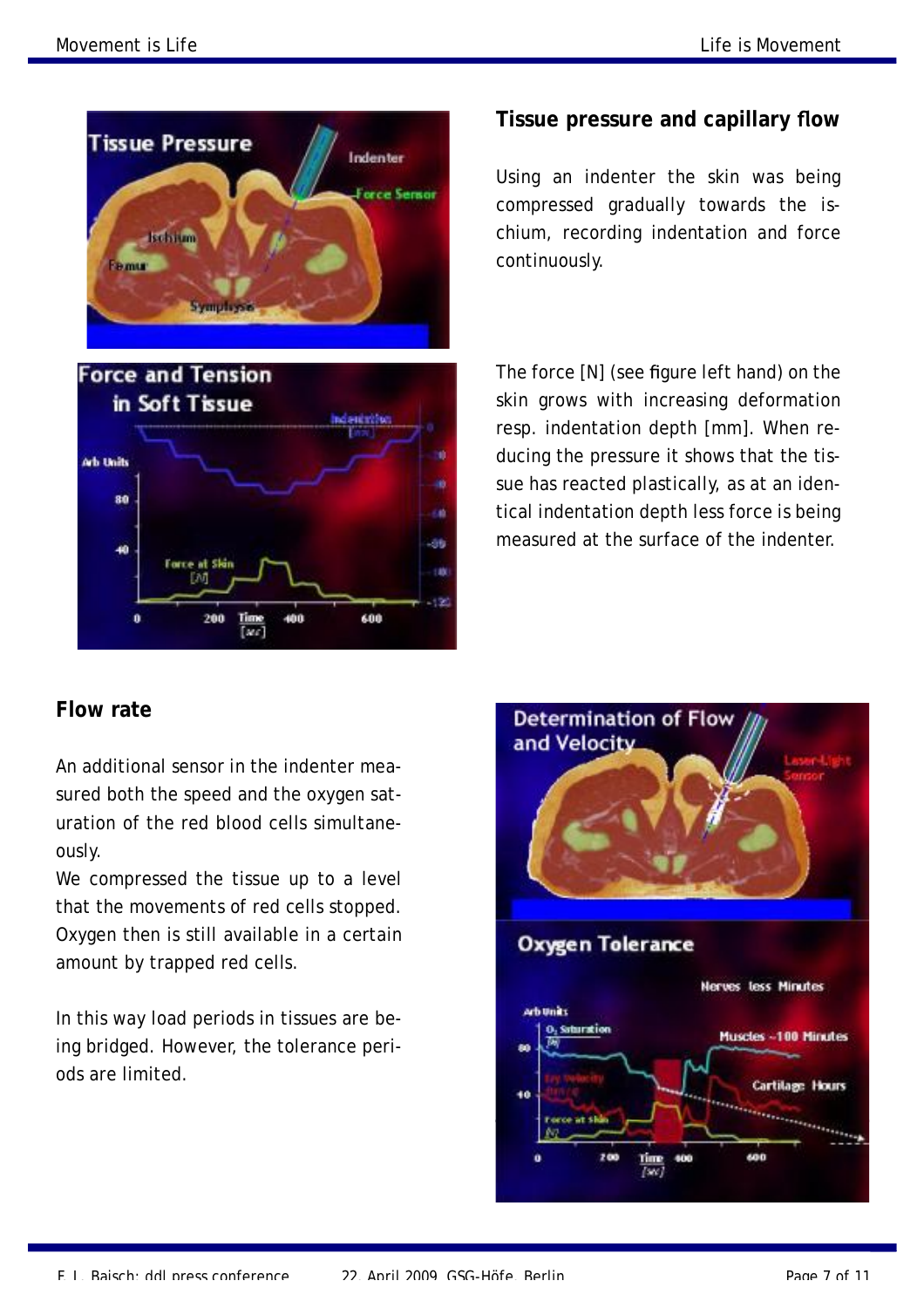#### **Body Movements**



Constant movements, also micromotions, allow us to cope with the consequences of gravity.

In a constant change areas being compressed before are relieved again by shifting the weight.

This explains also why pressure ulcers are not that often found at the back of the head resp. the heel as are found in the gluteal region, although the higher contact pressure values are measured there.

Head and legs are being moved more often, even if suffering a serious disease.





If, due to the positioning on soft bed systems, mobility is restricted, this also implies an increasing risk to get a decubitus ulcer.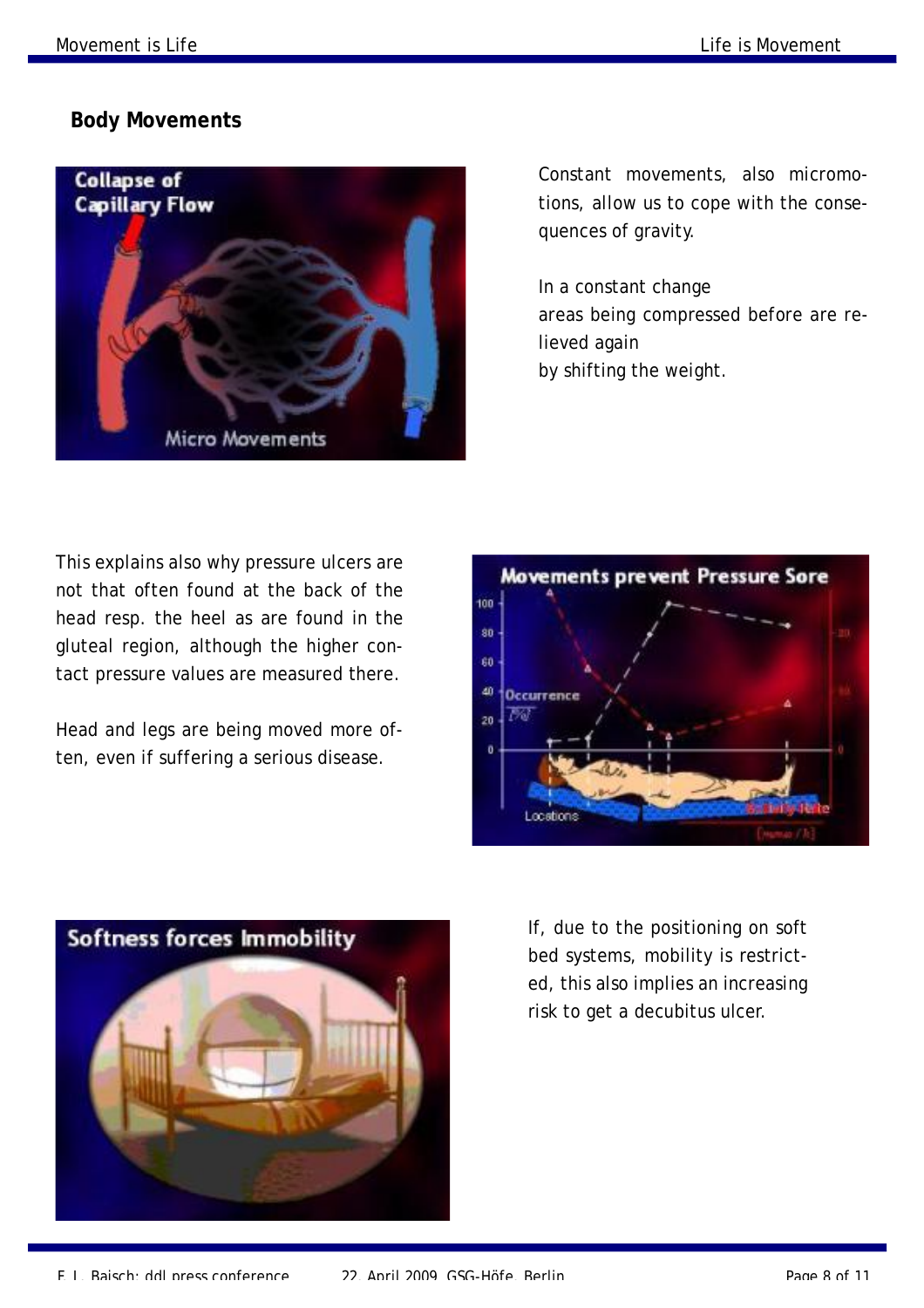#### **Devices**

Any devices being applied to cure or prevent decubitus ulcers today, do now try to reduce the pressure that is being created by the weight: at the principle of soft bedding by enlarging the surface, at the principle of alternating pressure by intermittent free positioning.

The weight certainly is the cause of pressure ulcers. However, we are familiar with our weight for millions of years. We have learned to deal with it.

Weight shifting movements are always performed at regular intervals; naturally when we move by walking or running but also when we are standing, sitting, and lying. This weight shifting prevents a supply shortfall in the stressed tissue; and we, the healthy ones, do these movements, absolutely unwittingly, even when sleeping.

When this activity stops, e.g. due to sensor failures in the skin, a diabetic neuropathy, pain rigour etc., and the time- and target-oriented shifting of weight ceases, a cellular breakdown is to come.

#### **Movement is indispensable to life; it is a vital feature: Life is movement.**

This makes decubitus being a disease, since an elemental vital feature is damaged dramatically.

Nursing care, – in this case treatment care –, means that this breakdown needs to be compensated by regular change of position.

Thus, the treatment of pressure ulcer becomes a question of staff.

The nursing shortage is a (politically intended) supply shortfall in health care.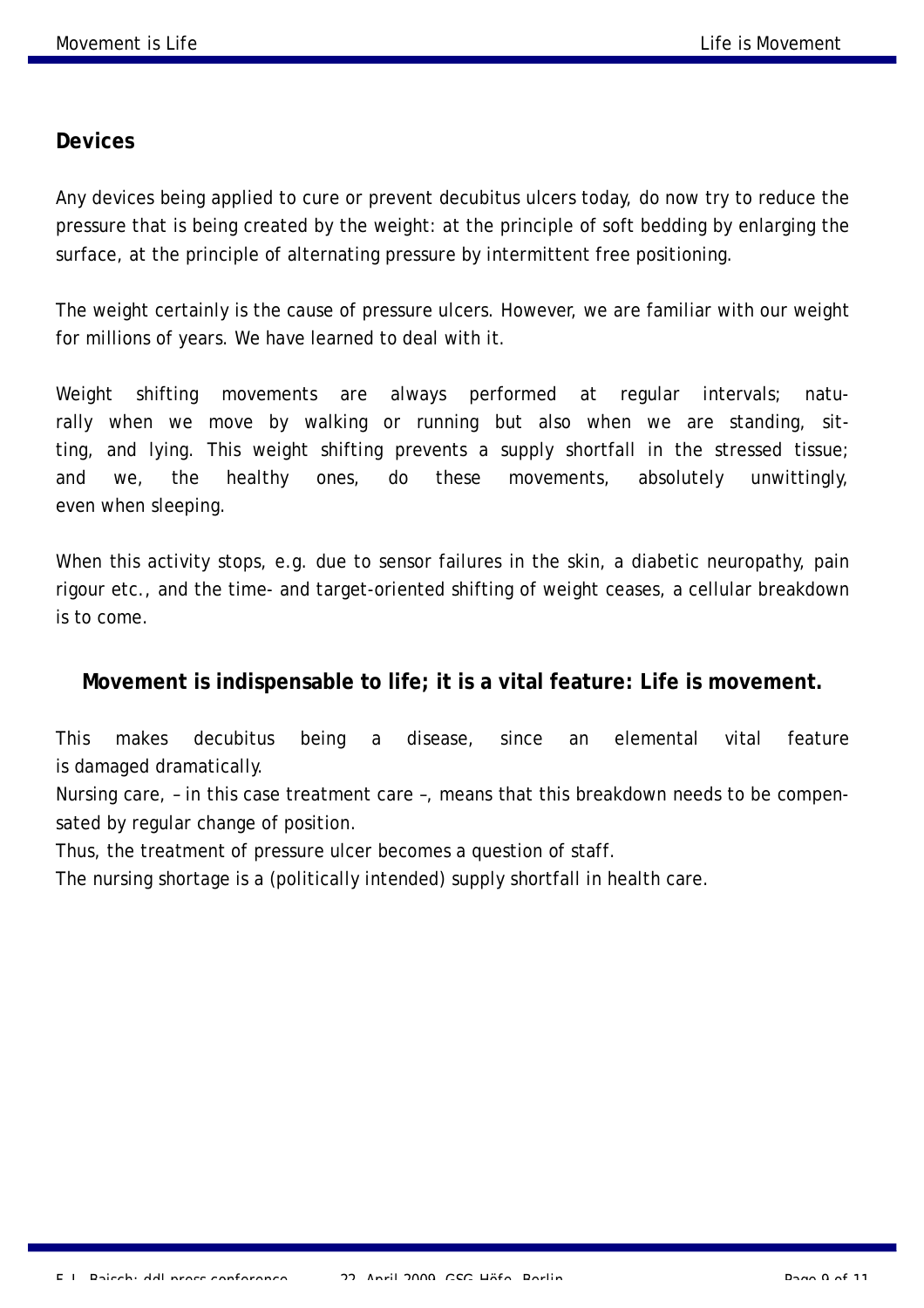### **Social aspects**

The update of the German population pyramid (see right hand for the female part) shows that the problem will get worse within the next 25 years. The share of the population having a high decubitus risk grows by more than 40%.

The insurance industry expects that this cannot be compensated by an adequate increase of the nursing staff.





But only the right combination of nursing care and technical tools can help to reduce the number of decubitus ulcer cases. It cannot be done without well-trained nursing staff and we should no longer tolerate the improfessionalism in the organisation of nursing care!

Literature available at the author.

**Dr. Friedhelm J. Baisch DLR e.V. – German Aerospace Center Inst. of Aerospace Medicine Linder Höhe 51147 Cologne E-mail: [friedhelm.baisch@dlr.de](mailto:friedhelm.baisch@dlr.de)  Phone: 02203 / 601-3061**